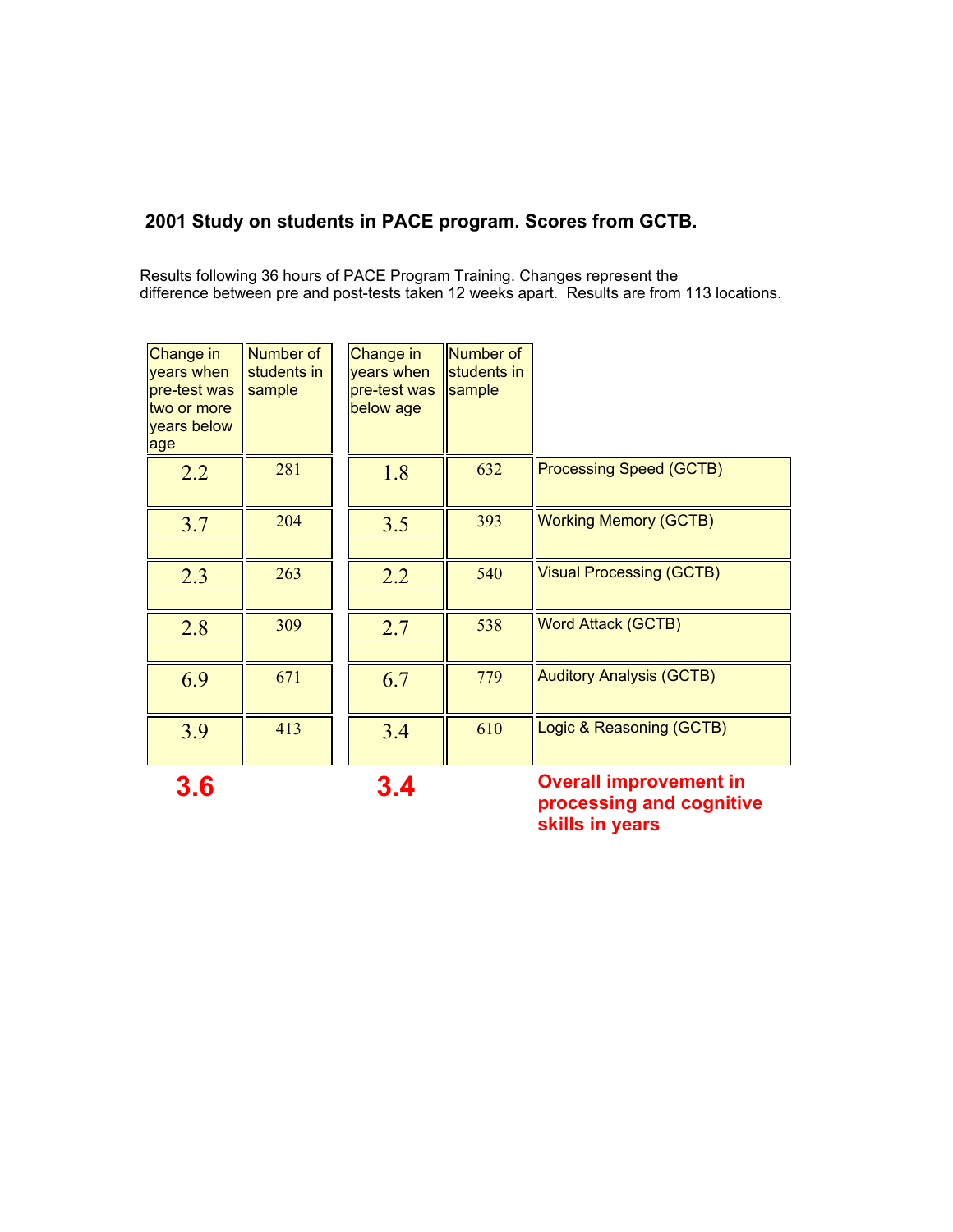# **2001 Study – Detroit Tests Of Learning Aptitude (DTLA-3)**

Results following 36 hours of PACE Program Training. Changes represent the difference between pre and post-tests taken 12 weeks apart. Results are from 113 locations.

| Change in<br>years when lof<br>pre-test<br>was two or<br>more years<br>below age | <b>Number</b><br>students<br>in sample | Change in<br>years when<br>pre-test<br>was below<br>age | Number<br>llof<br>students<br>in sample |                                                                |
|----------------------------------------------------------------------------------|----------------------------------------|---------------------------------------------------------|-----------------------------------------|----------------------------------------------------------------|
| 3.9                                                                              | 62                                     | 3.4                                                     | 132                                     | <b>Long Term Memory</b><br>$(DTLA-3DS)$                        |
| 1.9                                                                              | 105                                    | 1.9                                                     | 146                                     | <b>Short Term</b><br><b>Memory/Attention (DTLA-</b><br>$3$ SI) |
| 3.6                                                                              | 7                                      | 3.9                                                     | 11                                      | <b>Visual Processing</b><br>(Closure) (DTLA-3 PF)              |
| 3.3                                                                              | 58                                     | 3.0                                                     | 117                                     | Logic / Reasoning (DTLA-<br>$3$ SR)                            |
| 5.3                                                                              | 19                                     | 4.6                                                     | 44                                      | Comprehension (DTLA-3<br>SS)                                   |
| 1.8                                                                              | 33                                     | 1.7                                                     | 62                                      | Visual - Motor (DTLA-3<br>DR)                                  |

**3.3 3.1 Overall improvement in processing and cognitive skills in years**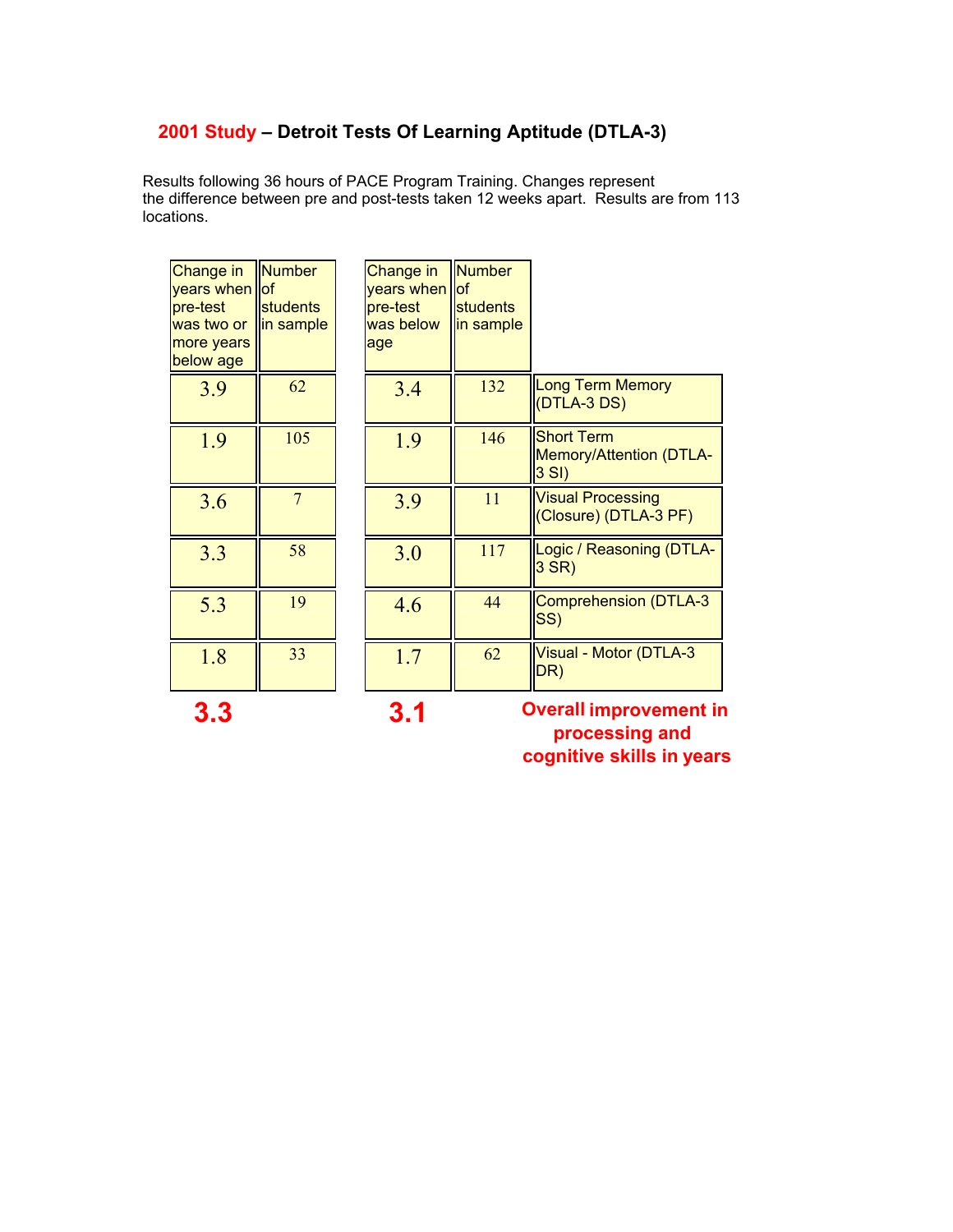#### **2001 Study – Woodcock-Johnson Test of Cognitive Ability (WJ-R)**

Results following 36 hours of PACE Program Training. Changes represent the difference between pre and post-tests taken 12 weeks apart. Results are from 113 locations.

| <b>Change in</b><br>years when<br>pre-test was<br>two or more<br>years below<br>age | Number of<br>students in<br>sample |
|-------------------------------------------------------------------------------------|------------------------------------|
| 8.0                                                                                 | 43                                 |
| 2.9                                                                                 | 44                                 |
| 1.7                                                                                 | 51                                 |
| 5.9                                                                                 | 28                                 |
| 5.5                                                                                 | 13                                 |

| nge in<br>s when<br>est was<br>or more<br>s below | Number of<br>students in<br>sample | Change in<br>years when<br>pre-test was<br>below age | Number of<br>students in<br>sample |                                       |
|---------------------------------------------------|------------------------------------|------------------------------------------------------|------------------------------------|---------------------------------------|
| 8.0                                               | 43                                 | 6.6                                                  | 60                                 | Long Term Memory (JWCTB TN)           |
| 2.9                                               | 44                                 | 2.9                                                  | 64                                 | <b>Short Term Memory (JWCTB MS)</b>   |
| 1.7                                               | 51                                 | 1.4                                                  | 130                                | <b>Processing Speed (JWCTB VM)</b>    |
| 5.9                                               | 28                                 | 5.2                                                  | 40                                 | <b>Auditory Processing (JWCTB IW)</b> |
| 5.5                                               | 13                                 | 5.2                                                  | 23                                 | Visual Processing (JWCTB VC)          |

**4.8 4.2 Overall improvement in processing and cognitive skills in years**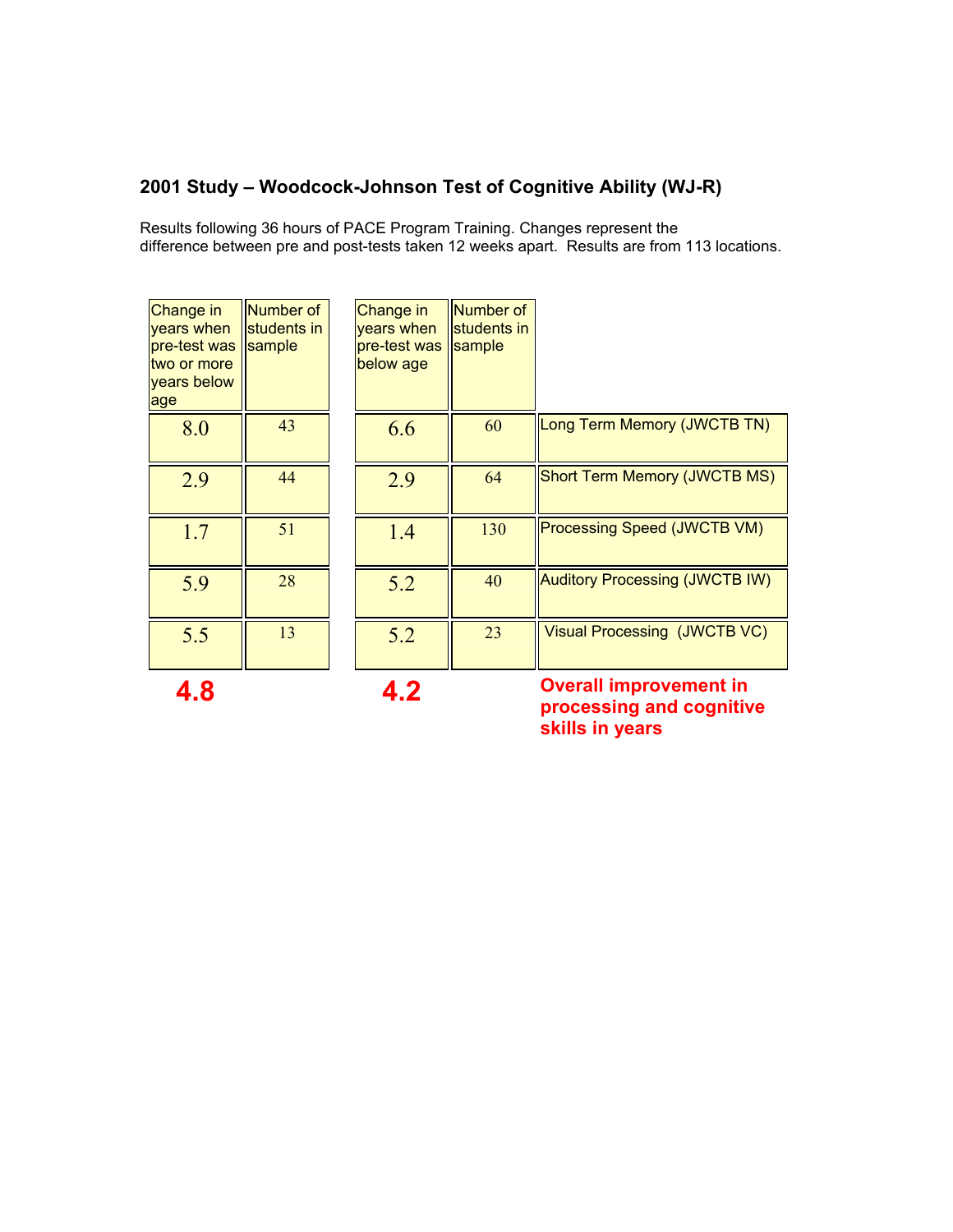# **2001 Study – Other Tests**

Results following 36 hours of PACE Program) Training. Changes represent the difference between pre and post-tests taken 12 weeks apart. Results are from 113 locations.

| Change in<br>vears<br>when pre-<br>test was<br>two or<br>more<br>years<br>below age | Number<br><b>of</b><br>students<br>in sample | Change in  Number<br>vears<br>when pre-<br>test was<br>below age | lof<br>students<br>in sample | <b>Overall improvement in</b><br>processing and<br>cognitive skills in years |
|-------------------------------------------------------------------------------------|----------------------------------------------|------------------------------------------------------------------|------------------------------|------------------------------------------------------------------------------|
| 2.7                                                                                 | 237                                          | 2.3                                                              | 335                          | <b>Selective Attention</b><br>(Gibson)                                       |
| 6.1                                                                                 | 66                                           | 5.6                                                              | 109                          | <b>Visual Auditory Learning</b><br>(WRMT)                                    |
| 3.4                                                                                 | 136                                          | 3.4                                                              | 203                          | <b>Lindamood Auditory</b><br>Conceptualization<br><b>Test (LACT)</b>         |